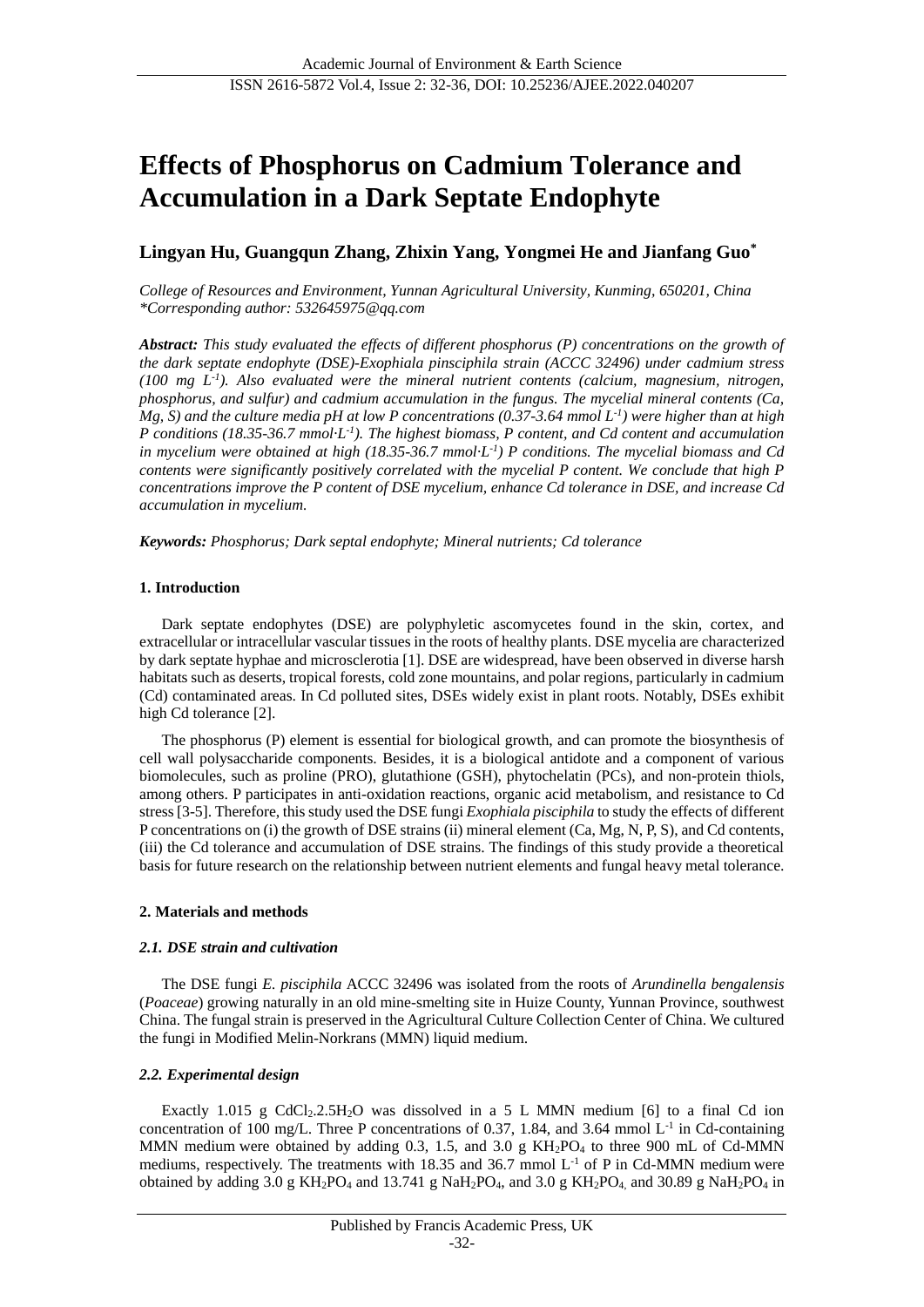two bottles of 900 mL Cd-MMN medium. Na<sup>+</sup> and  $K^+$  were balanced with NaCl and KCl.900 mL of MMN medium was aliquoted into six 150 mL bottles and a single 250 mL flask. A square of the DSE strain (4-6 cm) was placed in each, and was cultured continuously for 7 days at 28℃, 120 min/r in a constant temperature shaker.

#### *2.3. Indicator determination*

Seven-day old cultures were filtered to obtain the hyphae as residue. The hyphae were then dried at 75℃ for 48 h, after which the biomass was determined by weighing and the number of spores evaluated using the blood cell counting method [7]. The mycelial contents of Cd, Ca, Mg, and S were determined by digesting with concentrated HNO<sub>3</sub>-HClO<sub>4</sub> followed by flame atomic absorption spectrometry. The S content was determined by inductively coupled plasma mass spectrometry. Meanwhile, the N and P content in hyphae was determined from a concentrate prepared by  $H_2SO_4-H_2O_2$  digestion, using the Nessler method and molybdenum antimony anti-colorimetric determination, respectively [8].

#### *2.4. Data processing and statistical analyses*

The data were collected and analyzed by Microsoft Excel, while figures were drawn using Origin 9.1. Significance testing (LSD method, significant level P=0.05) and variance analysis (Pearson method, significant level P=0.05) were done by IBM SPSS Statistics 21.

### **3. Results**

#### *3.1. Effects of different phosphorus concentrations on the biomass of DSE mycelium, the number of spores, and the culture pH*

The P concentration in culture media significantly affected DSE mycelium biomass, the spore numbers, and culture media pH (Table 1). The mycelial biomass and the culture pH increased with an increase in the P concentration. The maximum mycelial biomass was obtained at a concentration of 18.35 mmol  $L^{-1}$  P, while the culture pH reached the maximum at 3.64 mmol  $L^{-1}$ P. The spore numbers at 1.84 and 18.35 mmol  $L^{-1}$  P were significantly higher than the numbers at 0.37, 3.64, and 36.7 mmol.  $L^{-1}$  P.

| P concentration(mmol $L^{-1}$ ) | Hyphae biomass(mg)   | Spore number $\times 10^3$ (N/ml) | pH value       |
|---------------------------------|----------------------|-----------------------------------|----------------|
| 0.37                            | $119.67 + 4.51e$     | $2.13 + 0.15$ bc                  | $6.15 + 0.04c$ |
| 1.84                            | $184.00 \pm 10.82$ d | $3.50 + 0.35a$                    | $6.72 - 0.05$  |
| 3.64                            | $229.33 + 8.33c$     | $1.93 + 0.40c$                    | $6.83 + 0.06a$ |
| 18.35                           | $406.57 + 15.24a$    | $3.73 + 0.12a$                    | $6.10 + 0.03c$ |
| 36.70                           | $304.03 + 15.15$     | $2.53 + 0.12b$                    | $5.99 + 0.04d$ |

*Table 1: Effects of different phosphorus concentrations on the biomass of DSE mycelium, the number of spores, and the culture pH*

Note: The different lowercase and uppercase letters in a column indicate significant differences among treatments at *P*<0.05 and *P*<0.01 levels, respectively.

### *3.2. Effects of different phosphorus concentrations on the mineral content in DSE mycelium*

*Table 2: Effects of different phosphorus concentrations in culture medium on mineral elements in DSE hyphae*

| P concentration(mmol $L^{-1}$ ) | Ca Content<br>$(mg kg-1)$ | Mg Content<br>$(mg kg-1)$ | N Content<br>$(mg kg^{-1})$ | P Content<br>$(mg kg-1)$ | S Content<br>$(mg kg^{-1})$ |
|---------------------------------|---------------------------|---------------------------|-----------------------------|--------------------------|-----------------------------|
| 0.37                            | $183 + 7bc$               | $5693 + 93ab$             | $730+110ab$                 | 4690+460d                | $1230 + 140h$               |
| 1.84                            | $193 + 2a$                | 7643+566a                 | $440 + 120c$                | 6470+590c                | $1450 + 40a$                |
| 3.64                            | $171 + 9c$                | $5408 + 591b$             | 790+50a                     | $7680 + 1580c$           | $1430 + 50a$                |
| 18.35                           | $188 + 1b$                | $5967 + 372ab$            | $620+10h$                   | $15940 + 230h$           | $1200+20h$                  |
| 36.70                           | 148+3d                    | $6412 + 670ab$            | $800 + 90a$                 | $23970 \pm 190a$         | $1140 + 60h$                |

Note: The different lowercase and uppercase letters in a column indicate significant differences among treatments at P<0.05 and P<0.01 levels, respectively.

The P concentration in the culture solution significantly affected the mineral nutrient content of the mycelium (Table 2). At 0.37-3.64 mmol L-1 P, the mycelial Ca, Mg, and S contents were higher, and the mycelium Ca and Mg contents reached the maximum at  $1.84$  mmol  $L^{-1}$  P. The mycelium P content increased with the P concentration of culture, reaching the maximum at  $36.7$  mmol  $L^{-1}$  P.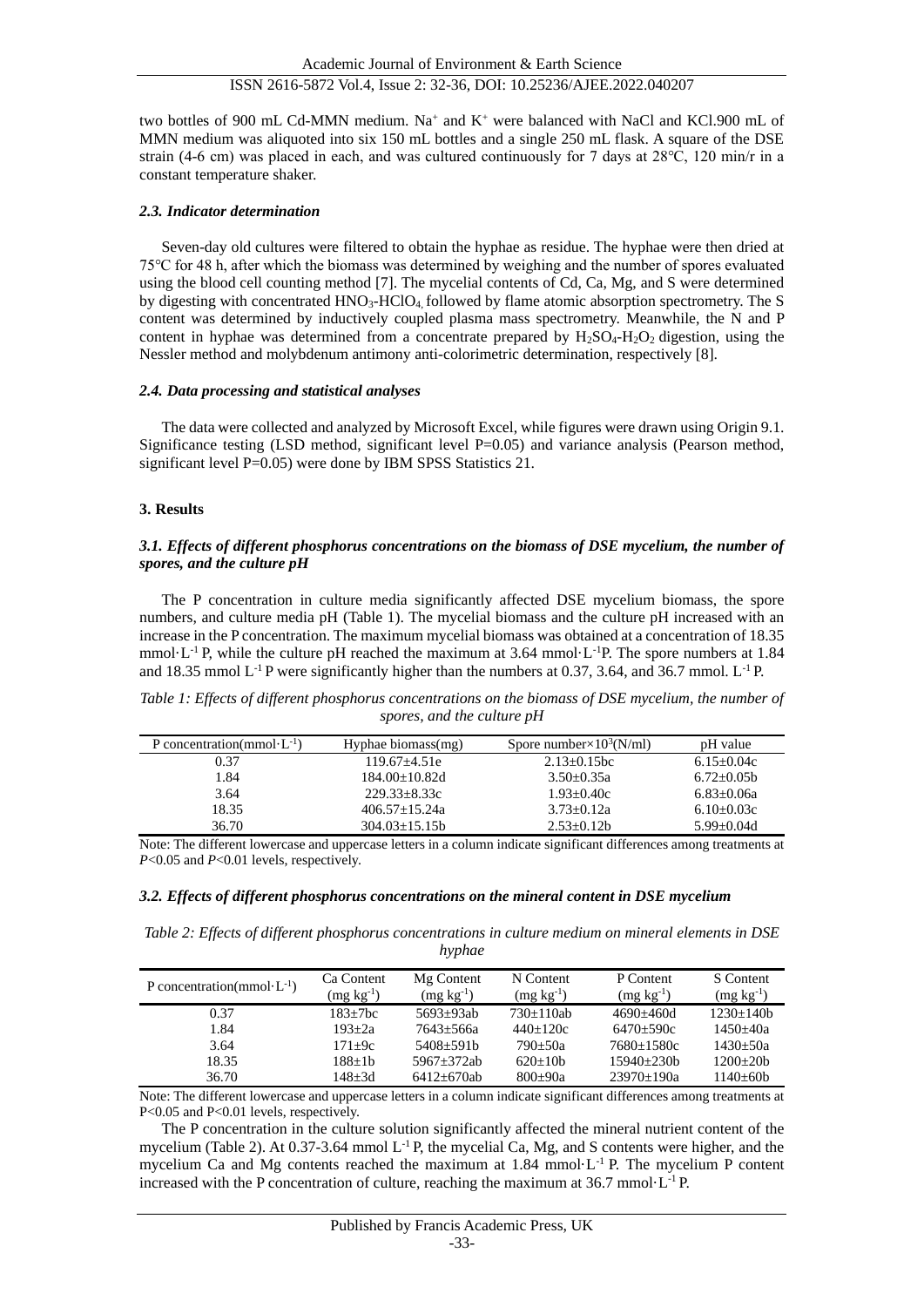## ISSN 2616-5872 Vol.4, Issue 2: 32-36, DOI: 10.25236/AJEE.2022.040207

#### *3.3. Effects of different phosphorus concentrations on cadmium content and accumulation in DSE mycelia*

The mycelial Cd content and accumulation increased with the P concentration in the culture, reaching the maximum at 37.7 mmol  $L^{-1}P$  (Figure 1).



*Figure 1: Effects of different phosphorus concentrations on cadmium content and accumulation in DSE mycelia*

#### *3.4. Correlation analysis*

The mycelial Cd content was significantly negatively correlated with the mycelial Ca content, and significantly positively correlated with the mycelial P content. The mycelial biomass was significantly positively correlated with the mycelial P content. Meanwhile, the P content of the culture medium was extremely negatively correlated with the mycelial Ca and S contents, and exceptionally positively correlated with the mycelial P content. (Table 3).

*Table 3: Correlation analysis between mycelial biomass, Cd content and mycelial mineral content*

| Item                     | Pearson correlation |            |           |            |            |
|--------------------------|---------------------|------------|-----------|------------|------------|
|                          | Ca content          | Mg content | N content | P content  | S content  |
| hyphae Cd content        | $-0.781**$          | 0.164      | 0.301     | $0.677**$  | $-0.057$   |
| Dry weight of hyphae     | $-0.181$            | $-0.062$   | 0.060     | $0.735***$ | $-0.423$   |
| culture medium P content | $-0.719**$          | 0.026      | 0.336     | $0.992**$  | $-0.667**$ |

Note: \* indicates significant correlation, \*\* indicates extremely significant correlation

#### **4. Discussion**

Growth status is an effective indicator of biological resistance in stressed environments. In this study conducted under Cd stress, a high concentration of P  $(18.35-36.7 \text{ mmol L}^{-1})$  resulted in the highest mycelial biomass and the lowest pH of the culture medium. This result could be because DSE secretes organic acids such as malic, tartaric, oxalic, and citric acids. Besides, DSE could produce protons through respiration and NH<sub>4</sub><sup>+</sup> assimilation, dissolving phosphate in the culture solution, thereby changing the culture media pH and promoting fungal growth [9].

The absorption of mineral elements by microorganisms is affected by the external environment and the interaction between mineral elements [10]. In this experiment, the mycelium Ca and S contents increased at low P concentrations  $(0.37-3.64 \text{ mmol L}^{-1})$ , and decreased at high P concentrations (18.35- $36.7$  mmol  $L^{-1}$ ). Thus, the mycelial P content increased with an increase in P concentrations. This result could be attributed to the dilution effect caused by increased mycelial biomass at high P concentrations. On the other hand, when large amounts of Ca, P, and S enter the cell, they form active groups that complex with heavy gold, causing DSE to absorb and accumulate high concentrations of  $Cd^{2+}$ . The high  $Cd^{2+}$ subsequently destroys the cell structure, disrupt cell ion channels, interrupt the anabolism of cellular substances, and affect nutrient absorption by DSE [11].

Heavy metal stress can change the mineral nutrient contents of fungal hyphae. Thus, applying mineral nutrient elements can alleviate the toxic effects of heavy metals on fungi [12]. There could be synergistic or antagonistic effects between heavy metal ions and multiple nutrient elements [13]. In this experiment,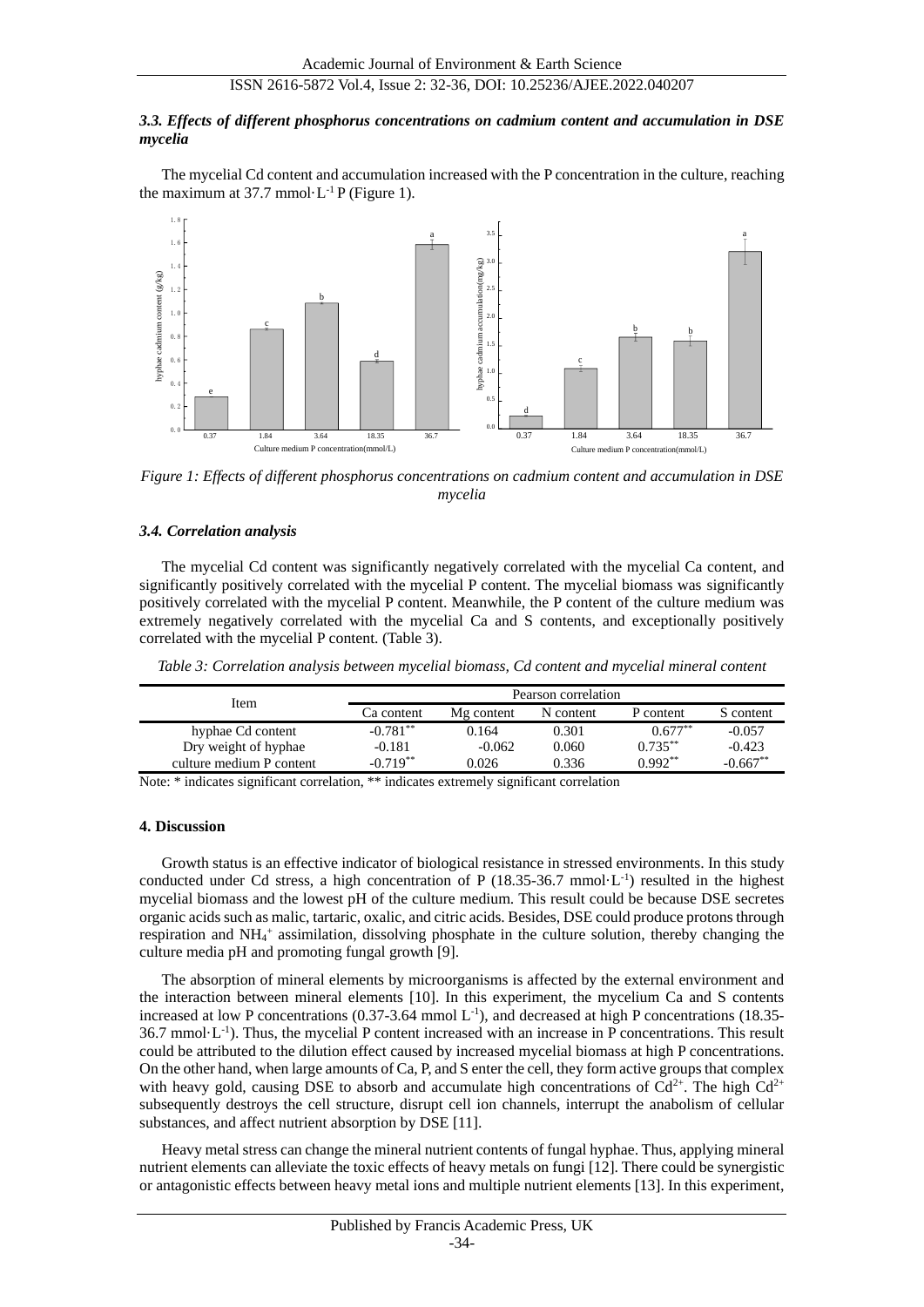# ISSN 2616-5872 Vol.4, Issue 2: 32-36, DOI: 10.25236/AJEE.2022.040207

the mycelial Cd and Ca contents are significantly negatively correlated, and the two are significantly positively correlated to P content. These results could be because the ionic radius of  $Ca^{2+}$  is similar to  $Cd^{2+}$ . Therefore,  $Ca^{2+}$  and  $Cd^{2+}$ compete for ion channels into cell walls, cell membranes, and vacuolar membranes, generating an antagonistic effect [14]. P promotes DSE to synthesize numerous inorganic polyphosphate (polyP) molecules. Subsequently, the PolyP chelates with  $Cd^{2+}$ , increasing the mycelial Cd content [15]. However, linkage between phosphate and Cd-detoxifying mechanisms in E. pisciphila needs further study.

# **5. Conclusion**

Under Cd stress, the mycelial Ca, Mg, and S contents, and the culture pH reached the maximum at low P concentrations  $(0.37-3.64 \text{ mmol L}^{-1})$ . However, the DSE mycelium biomass, spore numbers, the mycelial N, P, and Cd contents, and the Cd accumulation were maximum at high P concentrations (18.35-  $36.7$  mmol  $L^{-1}$ ). This study further reports that the hyphal P content is significantly positively correlated with the mycelial biomass and Cd content. Therefore, 18.35-36.7 mmol L<sup>-1</sup> P can promote P absorption by DSE, increase mycelial biomass, improve Cd tolerance, and increase mycelial Cd accumulation.

# **Acknowledgements**

This work was supported by the National Natural Science Foundation of China (41877130), and the Yunnan Provincial Key Agricultural Project (2017FG001-014).

# **References**

*[1] C. Berthelot, C. Leyval, J. Foulon, M. Chalot, D. Blaudez, Plant growth promotion, metabolite production and metal tolerance of dark septate endophytes isolated from metal-polluted poplar phytomanagement sites, Microbiol. Ecol. 92(2016) iw144.*

*[2] F.D. Zhan, Y.M. He, T. Li, Y.Y. Yang, S.T. Gurpal, Z.W. Zhao, Tolerance and antioxidant response of a dark septate endophyte (DSE), Exophiala pisciphila, to cadmium stress, Bull. Environ. Contamin. Toxicol. 94(2015) 96-102.*

*[3] M.Y. Dai, W.W. Liu, H.L. Hong, H.l. Lu, J.C. Liu, H. Jia, C.L. Yan, Exogenous phosphorus enhances cadmium tolerance by affecting cell wall polysaccharides in two mangrove seedlings Avicennia marina (Forsk.) Vierh and Kandelia obovate (S., L.) Yong differing in cadmium accumulation, Mar. Pollut. Bull. 126 (2018) 86-92.*

*[4] C. Yang, W.W. Qiu, Z.X. Chen, W.Y. Chen, Y.F. Li, J.L. Zhu, S.U. Rahman, Z.X. Han, Y. Jiang, G.J. Yang, J. Tian, Q. Ma, Y. Zhang, Phosphorus influence Cd phytoextraction in Populus stems via modulating xylem development, cell wall Cd storage and antioxidant defense, Chem. 242(2020) 125154 [5] H. Jia, D.Y. Hou, D.O. Connor, S.Z. Pan, J. Zhu. N.S. Bolan, J. Mulder, Exogenous phosphorus treatment facilitates chelation-mediated cadmium detoxification in perennial ryegrass (Lolium perenne L.), J Hazard Mater. 389(2019) 121849.*

*[6] L. Barros, P. Bapttsta, I. Ferreira, Influence of the culture medium and pH on the growth of saprobic and ectomycorrhizal mushroom mycelia, Minerva. Biotecnol. 18(2006) 165-170.*

*[7] C. Briggs, Quality counts: new parameters in blood cell counting, Int. J. Lab. Hematol. 31 (2009) 277-297.*

*[8] S.D. Bao, Analysis Methods for Soil Chemistry of Agriculture: 3rd ed, Beijing: China Agricultural Press, China, p.257-380(in Chinese), 2000.*

*[9] P. Illmer, F. Schinner, Solubilization of inorganic calcium phosphates—Solubilization mechanisms, Soil Biol Biochem, 27(1995) 257-263.*

*[10] C.R. Fellbaum, E.W. Gachomo, Y. Beesetty, S. Choudhari, G.D. Strahan, P.E. Pfeffer, E.T. Kiers, H. Bücking, Carbon availability triggers fungal nitrogen uptake and transport in arbuscular mycorrhizal symbiosis, PNAS USA, 109 (2012) 2666-2671.*

*[11] T. Thirkell, D.D. Cameron, A. Hodge, Resolving the 'nitrogen paradox'of arbuscular mycorrhizas: fertilization with organic matter brings considerable benefits for plant nutrition and growth, Plant. Cell. Environ, 39 (2016) 1683-1690.*

*[12] P.E.A. Asea, R.M.N. Kucey, J.W.B. Stewar. Norganic phosphate solubilization by two Penicillium species in solution culture and soil, Soil Biol Biochem, 20 (1988) 459-464*

*[13] M.M. Brzoska, J. Moniuszko-Jakoniuk, Interactions between cadmium and zinc in the organism. Food and Chemical Toxicology, Food Chem Toxicol, 39 (2001) 967-980.*